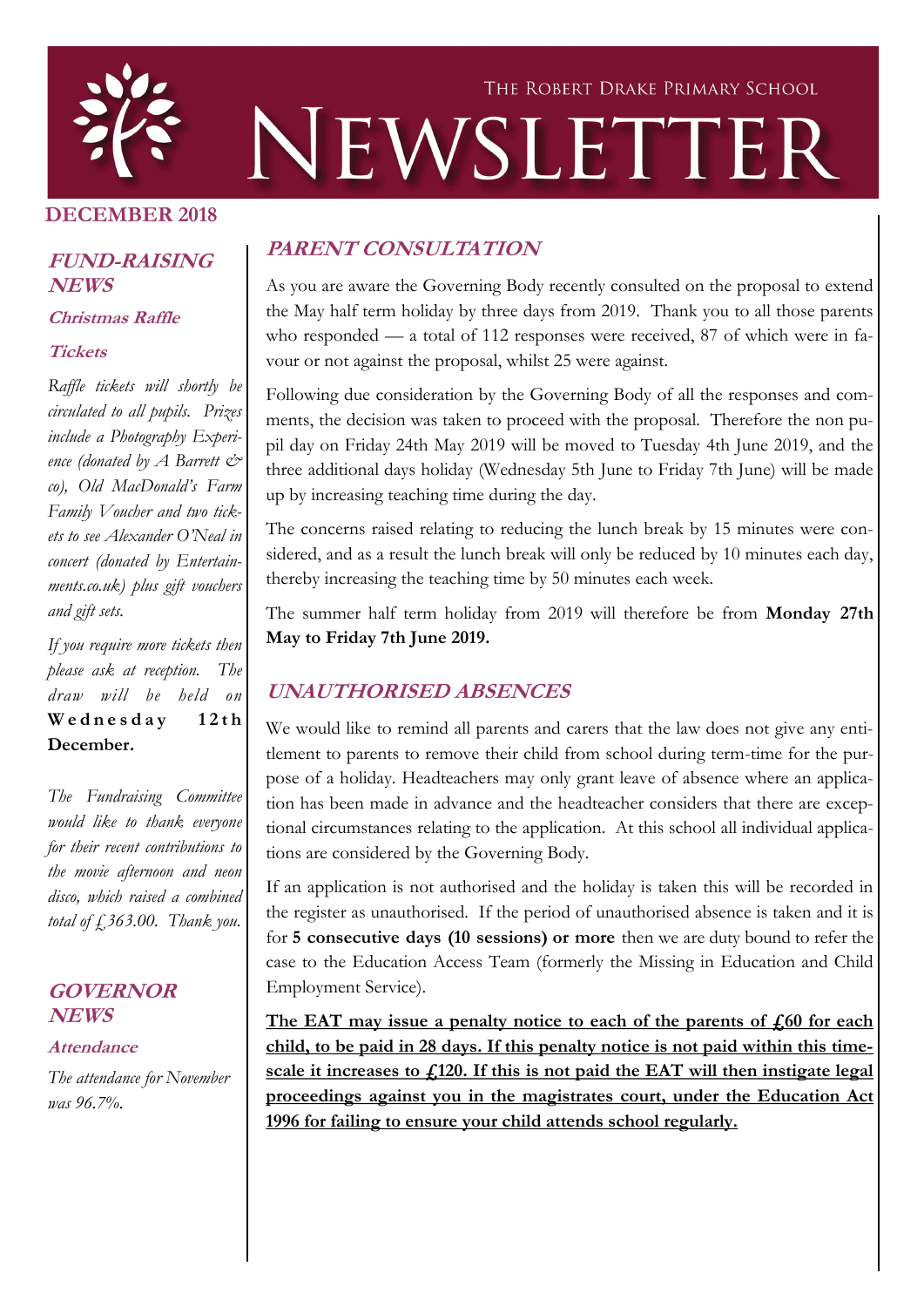#### **CHRISTMAS POST BOXES**

Christmas cards can be posted in the post boxes placed in reception and the junior corridor. EYFS have their own box in the corridor outside their classroom. Cards will be given out on the last day of term. Please make sure that the envelopes are clearly marked with the **full name and class teacher** of the recipient. Thank you.

# **EARLY YEARS FOUNDATION STAGE APPLICATIONS - SEPTEMBER 2019**

If you have a child who is due to start school next September please remember that your application needs to be sent to Essex County Council Planning and Admissions by **15th January 2019**. It is essential that the application is submitted by this date otherwise it will be treated as a late application.

# **VISIT FROM GERMAN PARTNER SCHOOL—Laborschule Bielefeld**

Last month, the school enjoyed a visit from pupils and teachers from it's partner school in Germany, Laborschule Bielefeld. During their time at Robert Drake, there were opportunities for the pupils to undertake a range of different lessons and activities. It proved to be a great experience for both schools, and was thoroughly enjoyed by everyone.

## **DODGEBALL TOURNAMENT**

A team from Robert Drake participated in a mixed dodgeball tournament on **Tuesday 6th November** at The Deanes School. This was a highly competitive event where 10 pupils from Y5-6 were chosen by Mr Hunter to take part based on their ability and behaviour. Pupils behaved impeccably and represented the school well. They were excellent sportsmen, making it through to the quarter finals.

#### **COATS**

As the weather is changeable at present please ensure that your child brings their coat to school every day. Thank you.

## **LUNCHBOXES AND SNACKS**

We would like to remind all parents that Robert Drake is a healthy school, and as such we actively discourage parents / carers sending in unhealthy foods in lunchboxes and for snacks. These include, but are not limited to, crisps, chocolates, fizzy drinks and sweets.

Please also be advised that there are children with allergies within the school, and we are therefore nut free—please under no circumstances send your children in with food or snacks containing any kind of nuts in any form.

Thank you for your attention in this matter.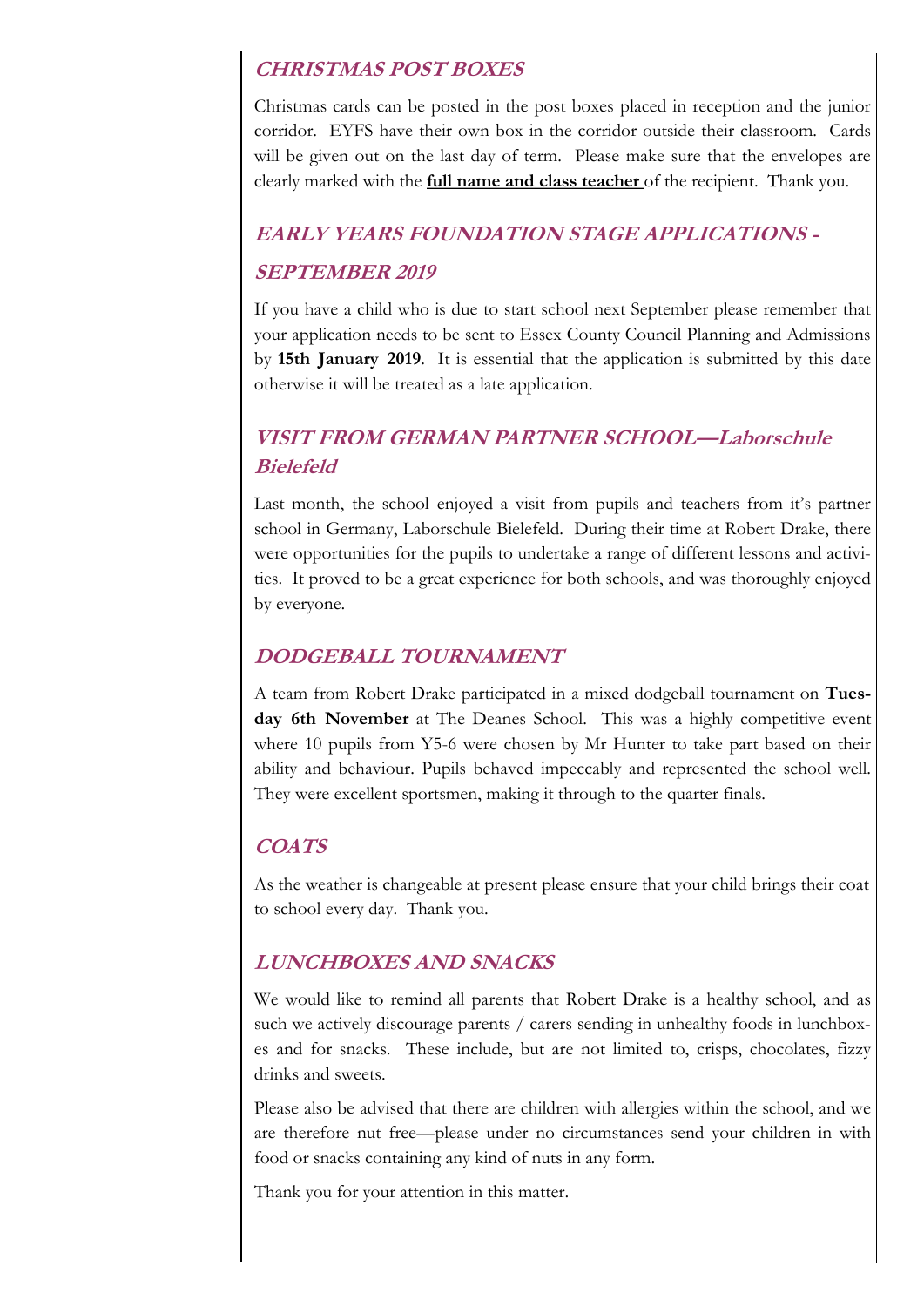# **NETBALL**

The girls team played a League match on **6th November 2018** against South Benfleet, winning the match 5-4, and again away against Holy Family on **29th November 2018** winning 7-4. The mixed team played at home against Kents Hill on **22nd November 2018**, drawing 2-2.

## **FOOTBALL**

The boys team played an away match at Kingston Primary School on **12th November 2018,** losing the game 4-2.

## **CHILDREN IN NEED - NOVEMBER 2018**

The School Council arranged a special day on **Friday 16th November** to support Children in Need, raising the fantastic total of  $f$ , 300.

Thank you to everybody who contributed to Children in Need and well done to members of the School Council for organising this successful event.

# **YEARS 5 & 6 PERFORMANCE - CINDERELLA ROCKER-FELLA**

Congratulations to all of the children in Year 5 and 6 for their wonderful performances in Cinderella Rockerfella.



# **CHRISTMAS PERFORMANCE DATES**

Years 1 and 2 (KS1) will be taking part in their Christmas performances on **Wednesday 5th December** and **Thursday 6th December, both at 9.15 am**.

Children in Years 3 and 4 will be taking part in a carol concert at St Peter's Church on **Thursday 13th December at 2.00 pm.** 

Children in Early Years Foundation Stage (EYFS) will be performing their Christmas shows on **Tuesday 11th December at 9.15 am and 2.30 pm**

Details have been circulated, but we would like to remind parents that all dates are subject to change.

# **CHRISTMAS DINNER**

Christmas dinner this year is on **Friday 14th December**, the menu for which has already been circulated. The price of the meal is  $f(2.20)$ , the cost of a normal school dinner. Children are welcome to bring in a Christmas cracker.